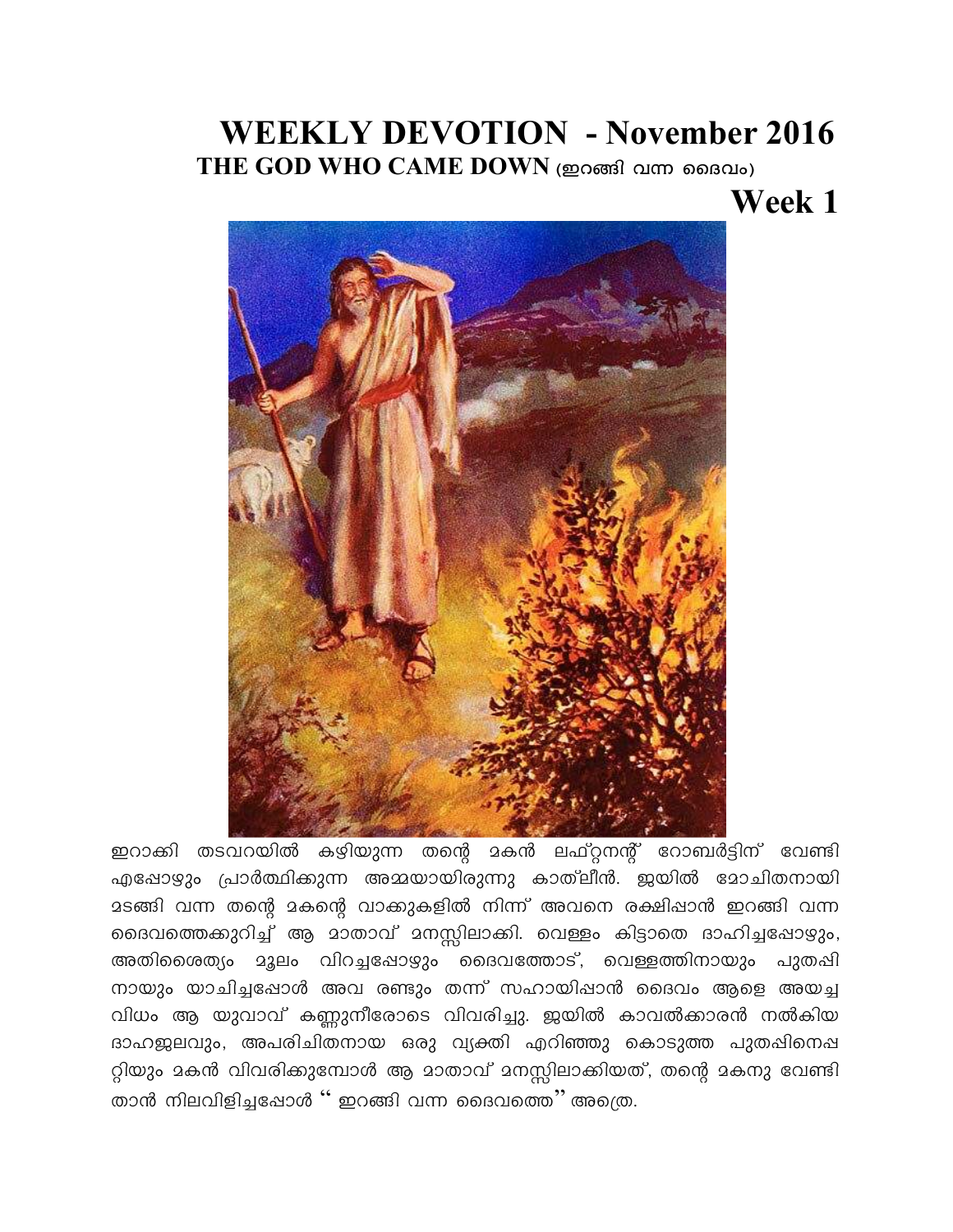മിസ്രോമിൽ നിന്ന് തന്റെ ജനമായ യിസ്രായേലിനെ വിടുവിച്ച് നല്ലതും വിശാലവു <u> മായ ദേശത്ത് എത്തിക്കുവാൻ '' ഞാൻ ഇറങ്ങി വന്നിരിക്കുന്നു'' എന്നാണ്</u> യഹോവ മോശയോട് അരുളിചെയ്തത്. (പുറ :3:8) ഇറങ്ങി വരുവാനുള്ള കാരണം തന്റെ ആദ്യജാതനായ യിസ്രായേലിനെ മിസ്രോദ്യർ ഞെരുക്കുന്ന ഞെരുക്കം യഹോവ കണ്ടതുമൂലമാണ്. അതുമൂലമുള്ള അവരുടെ നിലവിളി യഹോവയുടെ അടുക്കൽ എത്തുകയും ചെയ്തു. തന്റെ ഇനത്തെ ഉപദ്രവിച്ച പീഢകൻ അറിയു ന്നില്ല യിസ്രായേലിന്റെ ദൈവം ആരെന്ന്. അതിനാൽ യാക്കോബിൻ വല്ലന്റൈ ഭുജബലത്താൽ മാത്രമേ യിസ്രായേലിനെ വിടുവിഷാൻ കഴിയുകയുള്ളു. അതിന് യഹോവയുടെ കരം നീട്ടിയേ മതിയാകുകയുള്ളു.

തന്റെ ഇനത്തിന്റെ സങ്കടങ്ങൾ അറിയുന്ന ദൈവം ഇന്നും ഇീവിക്കുന്നു. പല ഷോഴ്യും നാം സാഹചര്യത്തെ നോക്കി ഭയപ്പെടുന്നതിനാൽ നിരാശയും, സങ്കടവും നമ്മെ തകർക്കുന്നു. ഇത് സാത്താൻ നമ്മെ ഞെരുക്കുന്ന ഞെരുക്കമാണ്, നമ്മെ വേട്ടയാടുന്ന ദുഷ്ട ശക്തികൾ അറിയുന്നില്ല നാം അവന്റെ ആദ്യജാതന്മാരാ ണെന്ന്, അവന്റെ ഭുജബലത്താൽ യഹോവ ഒരു വലിയ വിടുതൽ നമുക്കായി ഒരു ക്കുന്നു. വിടുതലിനായി യഹോവയാം ദൈവം ഇറങ്ങി വരണമെങ്കിൽ നാം നിലവി ളിക്കണം എന്ന് മാത്രമല്ല ആ നിലവിളി ദൈവ സന്നിധിയിൽ എത്തുകയും വേണം.

രോഗത്താൽ തകർന്നവരും, തലമുറകളുടെ ഉയർച്ച തടഞ്ഞ് സന്തോഷി ക്കുന്ന പിശാചിൽ നിന്ന് രക്ഷനേടുവാനുള്ള മാർഗ്ഗം ആഗ്രഹിക്കുന്നവരും ദൈവ ത്തോട് നിലവിളിക്കുകയാണ് വേണ്ടത്. മോശയെ അയച്ച് തന്റെ ജനത്തെ വിടുവി ച്ചവനായ ദൈവം നമ്മെ തകർച്ചയിൽ നിന്ന് രോഗത്തിൽ നിന്ന് വിടുവിഷാൻ ഒരാ ളിനെ അയയ്ക്കും. യഹോവ ഇറങ്ങി വന്നത് തീയുടെ നടുവിലും, തീ മുൾഷടർ ഷിലും ആയിരുന്നു, ഭൂമി പൂർവ്വീകർ മൂലം ശാപഗ്രസ്ഥമായഷോഴാണ് മുള്ളും പറ ക്കാരയും ഭൂമിയിൽ ഉണ്ടായത്, എന്നാൽ തീയുടെ സാന്നിദ്ധ്യം മുൾഷടർഷിലുണ്ടായ ഷോൾ അവിടം വിശുദ്ധമായി എന്ന് യഹോവ മോശയോട് പറയുന്ന വാക്കുകളിൽ നിന്നുമാണ് നാം മനസ്സിലാക്കുന്നത് (പുറ : 3:5). അതായത് ഏത് ശാപത്തിന്റെയും, തകർച്ചയുടെയും അവസ്ഥ മാറി നാം അനുഗ്രഹിക്കപ്പെട്ടവരാകണമെങ്കിൽ ദൈവ സാന്നിദ്ധ്യം നമ്മുടെ ജീവിതത്തിൽ ഇറങ്ങി വന്നേ മതിയാകുകയുള്ളു, പുതിയ നിയമ യിസ്രായേലാകുന്ന നമ്മെ സകല ശാപത്തിൽ നിന്നും പാപത്തിൽ നിന്നും രക്ഷിഷാൻ പരിശുദ്ധാത്മാവാകുന്ന അഗ്നി നമ്മിൽ ജ്വലിഷാനായി പാപബോധ ത്തോടെ നമുക്ക് നിലവിളിയ്ക്കാം, '' യഹോവേ ഇറങ്ങി വരണേമേ'' എന്ന്. നമ്മുടെ രക്ഷകൻ നമ്മെ സഹായിഷാൻ നിശ്ചയമായും ഇറങ്ങി വരും. അതിനായി യാമ ങ്ങൾ തോറും പ്രാർത്ഥിഷാനുള്ള കൃപ ദൈവം തരട്ടെ.